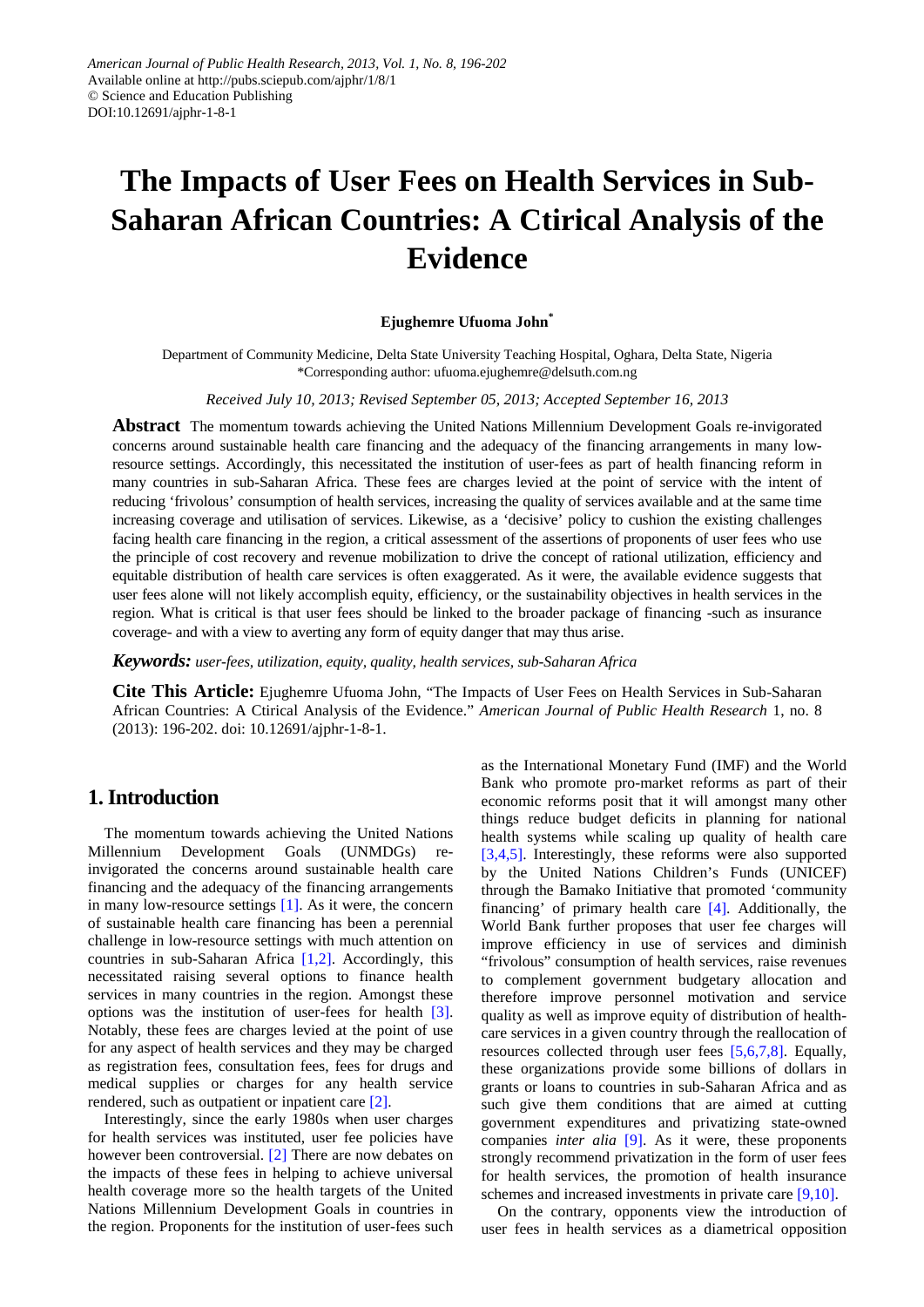towards the actualization of universal health coverage and as such argue that it should be reduced or even removed at the point of service  $[11]$ . Accordingly, as these contending views continue to bother health policy makers in this health "seeking" region, what is of cardinal concern is to assess the impact of user fees (such as the net benefits on efficiency and utilization of health services, equity and quality in healthcare delivery as well as resource mobilization and cost recovery in health services) in sub-Saharan Africa through a critical analysis of the available evidence.

# **2. Benefits**

As the global search for the right policy mix to finance health care delivery, improve on health systems performance and achieve the health targets of the United Nations Millennium Development Goals in sub-Saharan Africa continues, user fees has been institutionalized in healthcare financing in the region. Of critical concern is that amidst the controversies on user fees in health services there appears to be potential benefits of it hitherto, however, this necessitates a critical analysis.

## **2.1. Efficiency and Utilization**

Experts who promote user charges in health services view it as a pricing device which signals users and providers of health services as well as health planners in charge of health service outlets on how best to manage health resources through payment for services. [\[12\]](#page-5-7) Supporting arguments for these fees in health care delivery have it that, user fees as an efficiency enhancing tool in health care delivery encourages rational utilization of services by limiting "frivolous" or "unnecessary" use of health services, reducing inappropriate referral of patients while increasing the level of accountability which service providers give clientele and the community in general [\[12,13\].](#page-5-7) Some health-financial experts also suggest that a token being made for payment at the point of service will lead to increased precautionary measures against illnesses by members of the community and hence reduce any form of overcrowding in health service outlets [\[14\].](#page-5-8) While these views appear to be economically sound, they have their merits and demerits. A closer look at the available evidence will provide further insights from which judgements can be made thereof.

Although there is not an avalanche of evidence on the impacts of user fees on efficiency and utilization of health services in the region, findings from a Cochrane review conducted between November 2005 and April 2006 has it that of the sixteen included studies for review only five studies found out that introduction of user fees resulted in some form of regulation in utilization of health services [\[2\].](#page-5-2) Further findings from the review showed that when user fees were introduced or increased, peoples use of preventive and curative health-care services decreased [\[2\].](#page-5-2) On the contrary, a reduction or removal of these charges often resulted in increases by all particularly outpatient use mainly for curative services, by thirty to fifty percent approximately [\[2\].](#page-5-2) More so, further evidence from a number of studies in countries in sub-Saharan Africa have shown that the introduction or increment in user fees led to a general decrease in peoples use of both preventive and curative healthcare services at all levels of health care delivery (primary to tertiary) [\[15,16,17\].](#page-5-9) Equally, a longitudinal study from Lesotho (a southern African country) revealed that increments in user fees led to a dramatic decline in utilization  $[18]$ . In the same vein, there is evidence from Gabon [\[19\]](#page-5-11) which showed that when consultation fees were increased in a municipal health centre there was a drop in outpatient visits [\[17\].](#page-5-12) However, the reverse was the case following a decrease in user fees [\[19\].](#page-5-11) Other revelations from Sudan [\[20\],](#page-5-13) Kenya [\[21,22\],](#page-5-14) South Africa [\[23\]](#page-5-15) and Uganda [\[24\]](#page-5-16) have findings which are congruent to the evidence from Gabon and Lesotho [\[18,20\].](#page-5-10) In Sudan, researchers showed that decreasing user fees by twenty-five percent led to a more than proportional change in the number of pregnant women and children seen in health centres by fifty-two percent and sixty-four percent increment respectively [\[19\].](#page-5-11)

<span id="page-1-0"></span>

**Figure 1.** Outpatient attendances in Uganda between 1998 and 2004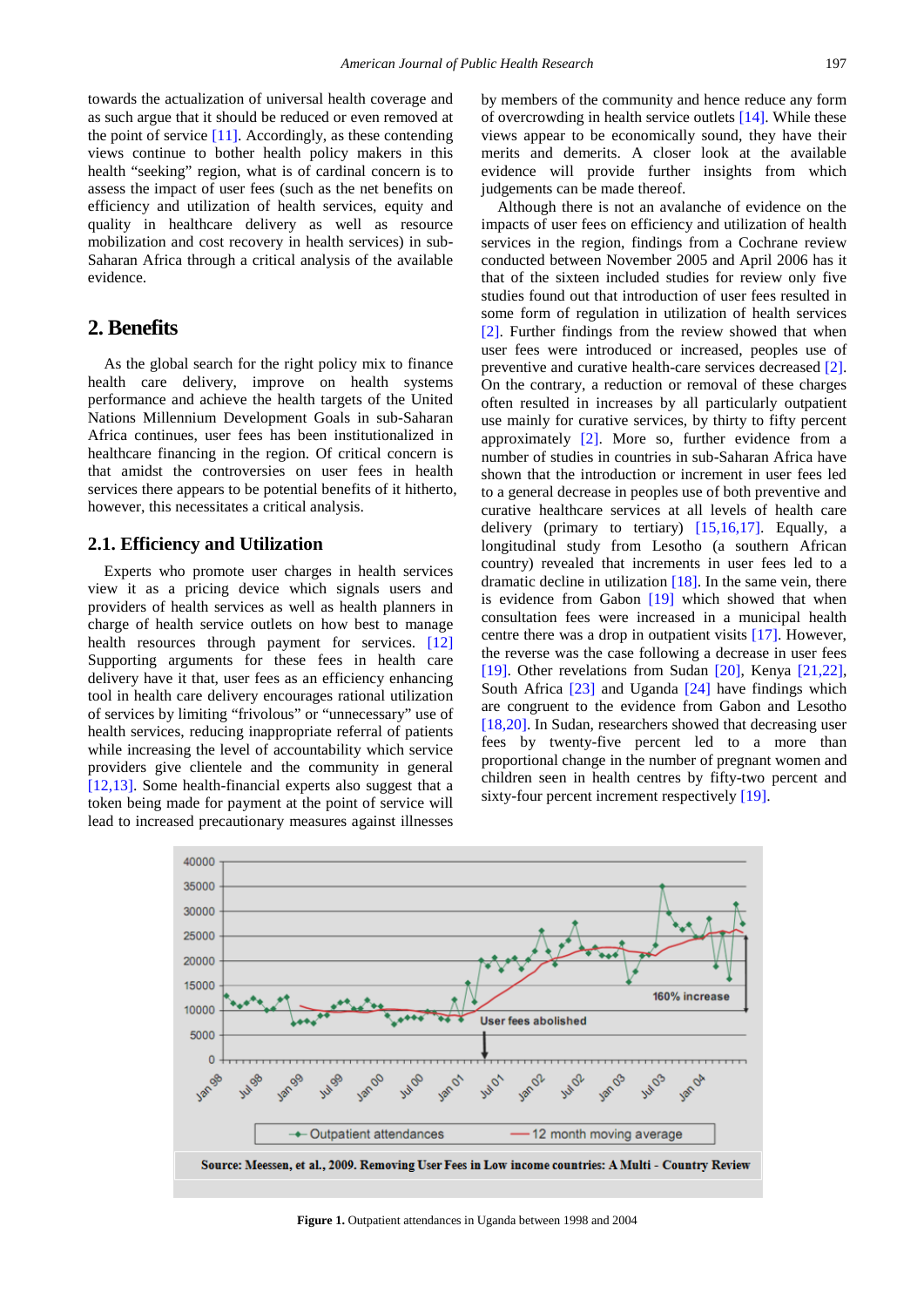Furthermore, contrary to the views of proponents of user fees in the region, an analysis from a multi-country review conducted to assess the impact of removal of user fees in six countries in the region ( Burkina Faso, Burundi, Ghana, Liberia, Senegal and Uganda) had it that following the reduction or complete removal of user charges there was a systematic increase in clientele utilization of health services within a period of six years (i.e from 1998 to 2004) [\[1\].](#page-5-0) Given this, it is interesting to take closer look at [Figure 1](#page-1-0) above (an extract from the multi-country review) which shows that following a policy change that led to the removal of user fees in Uganda particularly, the new out patients contacts in the outpatient department (OPD) of most health centres under review rose by a proportion of 0.56 per capita in 2001/02 and to 0.72 in 2002/03 and then to 0.79 in 2003/04. Further elucidation by household surveys did confirm an increase in the utilisation of public health and private services as well [\[1,25\].](#page-5-0)

Additionally, it could be said that while user fees functions to ration health service utilization, many healthclienteles are usually not in the position to determine the severity of their symptoms or health needs; the import being that user fees could be a barrier to diagnosis and treatment. [\[26,27\]](#page-5-17) This because, for instance, an individual who contracted the human immunodeficiency virus (HIV) without having the clinical evidence of the disease cannot ascertain his/her status without having to first consult a health centre where consultation fees will be made after which screening could be done even if the screening procedure were free. The same applies to other health problems in most lowresource settings in the region. These suggest that user fees could have a negative impact on the quantitative outcome of clientele-base in health services, particularly in those areas with high disease burden and low income per capita. Furthermore, as a measure to ration health service utilization; the affluent in the community could for "frivolous" reasons seek and consume health care at the expense of the poor and needy. Accepting this, will query the rationale' of rational utilization made by proponents of user fees. Accordingly, it might be concluded that although the supporting evidence is limited, in theory fees may encourage more efficient utilization patterns, it decreases the per capita utilization of health services in countries in the region by promoting "inefficiencies" in clientele behaviour towards utilization of health services. This therefore negates the aim of universal health coverage amidst the ever increasing health care burden in sub-Saharan Africa.

# **2.2. Equity and Quality**

As the implication of user charges on utilization of health services in sub-Saharan Africa draws further interest, the issues of efficiency, equity and quality are of critical consideration, as user fee systems are associated with parallel actions that influence the distribution of benefits associated with using health care which is important for equity and quality of care. [\[28\]](#page-5-18) Indeed, it follows that advocates for user fees have suggested that the provision of health services free of charge or at very low prices does little to improve equity in health coverage. [\[29\]](#page-5-19) This is because health resources are limited and price rationing is crucial in order to provide services for those

who are in need of it. Proponents strengthen their case by arguing that the provision of health care is akin to normal goods and as such having positive income and positive price elasticities so that those with higher earning per capita consume more of the goods. [\[30\]](#page-5-20) This according to them will then provide more financial resources which can be used to improve the quality of care. Additionally, proponents believe that equity in terms of coverage is better served by using user fee revenue to expand coverage services and improve quality such as in drug supply and adequate storage facilities, upgrading and improving of health facilities, maintenance of equipment and other health facilities, with keen interest in underserved areas in developing economies of which sub-Saharan Africa comes to bear. [\[31\]](#page-5-21) But this brings concern as to whether the revenue generated from these fees will be sufficient to augment national expenditure on health care delivery in a region challenged with the knotty and monumental problem of health inequality and the high burden of diseases and were out-of pocket expenditure contributes more than fifty percent for health financing, driving millions of people every year into poverty and their untimely death due to catastrophic health expenditure. [\[32,33\]](#page-5-22) However, proponents suggest that there will be further improvement in the availability and quality of services as the "freed" expenses on government resources for health following user charges in health service centres are rechanneled towards other underfunded health programmes that provide benefits for the pubic while increasing coverage of benefits for the socio-economically deprived. It is further posited that these improvements in coverage and quality will make public health service centres more attractive to all income groups considering that equity, quality and utilization are improved in the long run.

Nevertheless, contrasting views have rather suggested that fees by themselves tend to dissuade the socioeconomically deprived from using health services more than the well-off and these fees are associated with delays in accessing care and with increased use of selfmedication and informal sources of care. [\[34\]](#page-6-0) Equally, there appears to be the general consensus that user charges do not generate adequate revenue or to be associated with the resource reallocations necessary to enable substantial and sustained improvements in health care for the poor in most part of the region [\[28\].](#page-5-18)

Given the above background on views of user charges on the quality of health services, [Figure 2](#page-3-0) reveals that in Ghana the introduction of user fees in health centres had an impact on the quality of service provided for deliveries needing skilled services. [\[1\]](#page-5-0) Analytical findings showed that following the implementation of user fees policy in 2004 in health centres in several districts, there were increases in the skilled delivery coverage in most health facilities in the country. However, as the years continued these quality services declined gradually. This is unsurprising since the quality of services (particularly curative interventions) are directly associated with adequate financing of health services. That is to say, in mobilizing, paying of skilled health workers as well as retaining them requires money. It will not be out of context to assert that in a region where many of its populace live on less than one dollar per day (i.e socioeconomically deprived), there will be the low motivation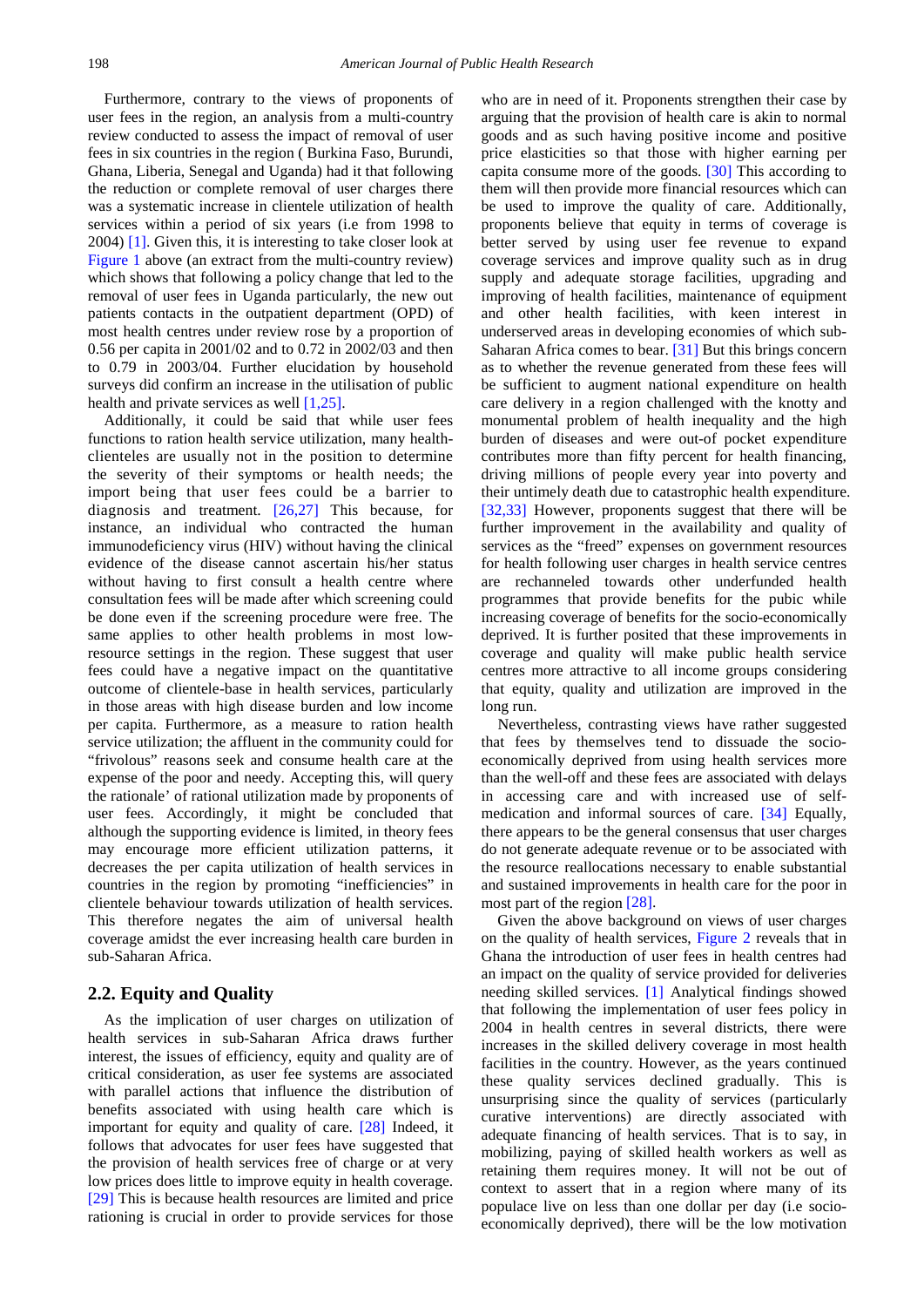<span id="page-3-0"></span>to consume health services especially with high price tags attached to them. It might then be concluded that, while user fees may increase the quality of health services provided, it reduces equity in terms of coverage of health care delivery in the region, hence supporting the need for alternative sources of healthcare financing.



Figure 2. Skilled delivery per region in Ghana between 2004 and 2007.(Source: Meessen, et al., 2009. Removing user fees in low income countries: a multi -country review)

# **2.3. Resource Mobilization and Cost Recovery**

Most commonly, advocates for the implementation of user fees argue that it increases financial resources for the health sector and helps to soften the pressure on governments in budgeting for health while efforts are made to improve the quality and coverage of basic health. [\[5,14,31\]](#page-5-4) It is further suggested that relying on user charges reduces the cost burden on public systems by shifting part of the cost responsibilities to the end users and decreasing the total volume of services consumed thus easing many of the economic burdens of the government. [\[29\]](#page-5-19) As it were, the proposal of the World Bank has it that *inter alia*, charging for curative health services reduces the burden of curative services on national health budgets and complements internally generated revenues (IGR) that could be used to cover costs of other underfunded health programmes particularly at primary health care level. [\[29\]](#page-5-19) It further adds that these revenues will be redirected for preventive programmes such as vector control, health education and environmental sanitation.

<span id="page-3-1"></span>

| Country       | Year             | Cost Recovery Level (%) |
|---------------|------------------|-------------------------|
| Botswana      | 1983             | 2.8                     |
| Burkina Faso  | 1981             | 0.5                     |
| Burundi       | 1982             | 4.0                     |
| Côte d'Ivoire | 1986, 1993       | 3.1,7.2                 |
| Ethiopia      | 1984-86          | 15.0-20.0               |
| Ghana         | 1987, 1990-91    | 12.0-13.0, 5.0-6.0      |
| Guinea Bissau | 1988             | 0.5                     |
| Kenya         | 1993             | 2.1                     |
| Lesotho       | 1991-92          | 9.0                     |
| Mali          | 1986             | $1.2 - 7.0$             |
| Mauritania    | 1986             | 12.0                    |
| Mozambique    | 1985, 1992       | 8.0, 1.0 or less        |
| Senegal       | 1986             | $4.4 - 7.0$             |
| Swaziland     | 1984-85, 1988-89 | 2.2, 4.6                |
| Zimbabwe      | 1991-92          | 3.5                     |

**Table 1. Cost Recovery Levels in National User Fee Systems in sub-Saharan African Countries and Years (%)**

**Source:** Adapted from Gilson, Russell and Buse (1995).

On the contrary, that user fees could be a sustainable option in health financing in low income countries, it will be of interest to note that in sub-Saharan Africa, the revenue mobilization from user fees has been more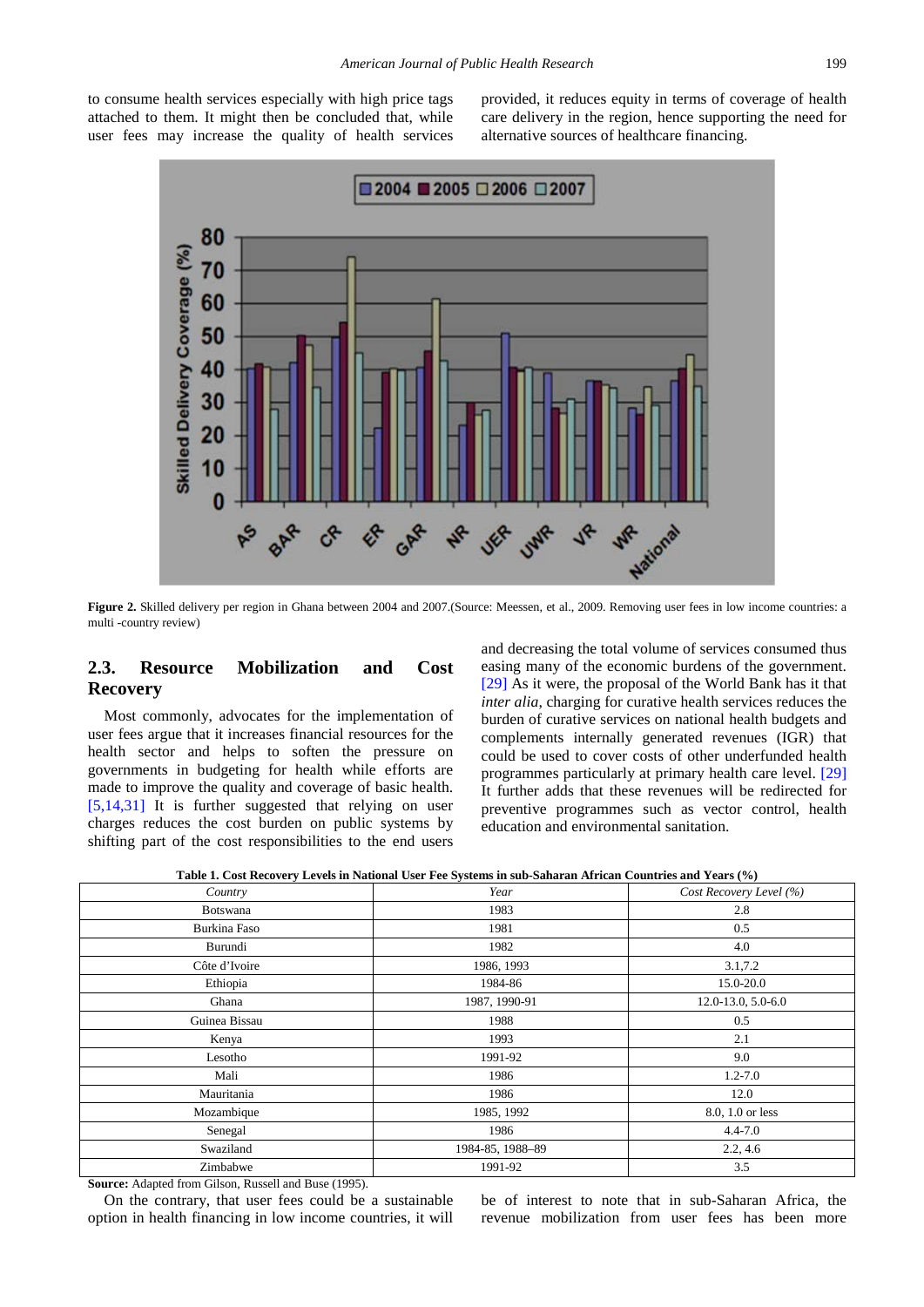theoretical than practical. Of critical concern is that with contextual findings of cost recovery in health systems financing in the region. As it were, there is substantial evidence that suggests that revenue from these charges have not been significant and vary over time. [\[28\]](#page-5-18) As illustrated in [Table 1](#page-3-1) above, reports show low cost recovery levels as a percentage of health systems financing in different countries in the region. More evidence reveals that while there were instances of marginally increasing revenues, possibly as a result of improved implementation practices, in other instances there were decreasing revenues as a result of inflation or problems such as war or economic recession which has being the case in many settings in the region. [\[35\]](#page-6-1) Equally, statistical reports now show that on the average user fees have provided for less than twenty percent of governmental recurrent expenditure for health in most setting in sub-Saharan Africa. [\[36,37\]](#page-6-2) It has been shown that as against the expected, these fees yielded only twelve percent of the gross operating costs for health services in countries like Ghana and a meagre one percent in Burkina Faso. [\[38,39\]](#page-6-3) Approximately, most national user fee systems in the region have generated only about five percent of total recurrent health system expenditures and gross administrative costs [\[35,39,40\].](#page-6-1)

Additionally, the revenue generating potential of user fees in the many settings in sub-Saharan African countries is further constrained by weak administration and management capacities [\[35\],](#page-6-1) inefficiencies in information systems and supply managements in health care delivery and poor structural and legal frame works required to regulate the policies of government **<sup>35</sup>** as well as the fact that in most settings in the region revenue generation levels are constrained by the need to keep fees low, because household income levels are low. [\[41,42\]](#page-6-4) Furthermore, with the current poor revenue generation for financing health care delivery by these charges, the situation in the region is compounded by poor community participation in setting up these fees. [\[44,45\]](#page-6-5) Several authors have adjudged the implementation of these as poor in that these charges are imposed on the community by governments and other constituted authorities with little or no prior consultation of the populace. [\[43,44,45\]](#page-6-6) Anecdotal reports have it that even when social advocacy groups try to make meaningful policy contributions, their suggestions will not be considered for policy. As it were, the jingles surrounding community participation in financing of health care delivery is a far cry from the observed reality in many settings in sub-Saharan Africa when it comes to user fee policy. Consequently, it is then crucial to state that while these fees may generate relative proportions of the total expenditure for health care delivery, however, user fees policy cannot bridge the wide gap needed to finance health care delivery in a region where there is the knotty and monumental problem of high disease burden which is further exacerbated by wide spread poverty in many of its communities.

# **3. Recommendations**

With rising concerns around the need for sustainable health care financing in sub-Saharan Africa, the situation in the region reveals that user charges can play an important role in health services. However, a critical assessment of the assertions of proponents of user fees who often use the principle of cost recovery and revenue mobilization to drive the concept of rational utilization, efficiency and equitable distribution of health care services is often exaggerated. As it were, the available evidence suggests that user fees alone will not likely accomplish equity, efficiency, or the sustainability objectives in health services in the region. Equally research evidence from the region shows that when these policies are poorly designed and implemented, they can subvert equity objectives. [\[35\]](#page-6-1) This suggests that charges levied for health services should therefore be viewed as one of the fundamental or irreducible components in a broader health care financing package. Furthermore, as these charges may be important in the development of other health financing systems; implementing these should be linked to the broader package of financing (such as health insurance coverage) and with a view to averting any form of equity danger that will thus arise. Accepting this implies that efforts made to achieve equity, efficiency, and in particular, sustainability requires implementing a wider policy package that will include the development of skills, systems, and mechanisms needed to ensure effective implementation thereof.

In all, as the need for a policy reform now comes to bear in health financing in the region, what is obtainable is that most literatures have only been able to provoke more debate on user fees and their impacts on utilization, equity and coverage but has left a number of issues unresolved. This now calls for further research into user charges and the impact on health services in order to inform policy in a health seeking region.

# **4. Conclusion**

As commitments to improving on healthcare delivery in Sub-Saharan Africa continues, there is the need to achieve much more if all countries in the region are to meet the health targets of the millennium development goals. User fee is only a part of the development picture. Consequently, there is now the need for more robust health policy reforms that will reduce the regressive burden of out-of pocket expenditure and at the same time overdependence on government budgetary allocation to health.

# **Methods for Review**

As literature reviews are summaries of research evidence that address research issues by using explicit methods to identify, select, critically appraise relevant research studies and analyse data from the studies that are included for the review, the author made this study as inclusive as possible.

### **Search methods:**

This involved a broad search on user fees in sub-Saharan Africa from international databases. Using key words, the author searched a number of international databases, including: Cochrane data base, PUBMED, MEDLINE, EMBASE, Google Scholar, websites and online resources of international organisations as well as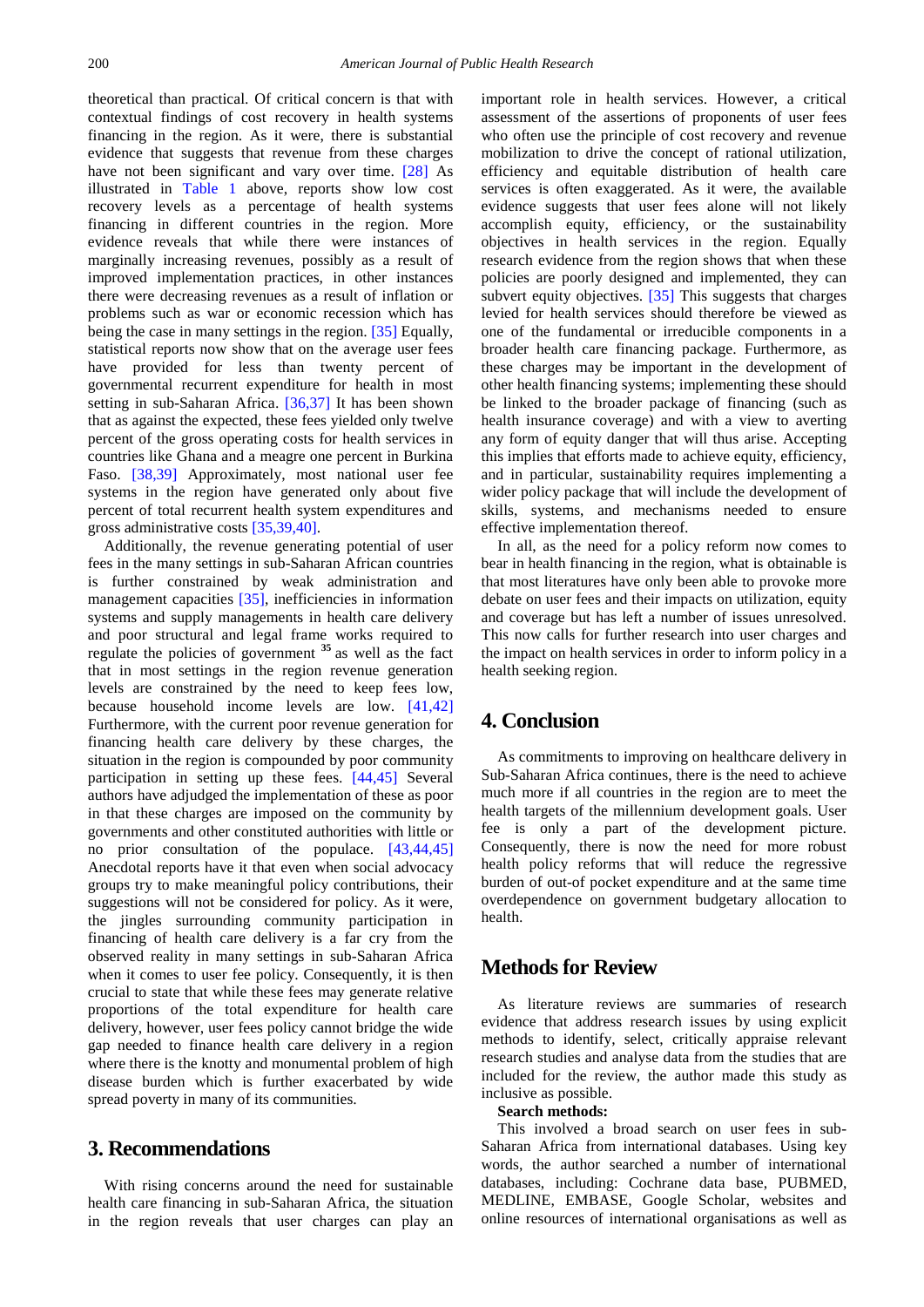hand searches of bibliographic records. However, the author did not contact experts or universities. Original searches were conducted the between March 2013 and April 2013 and this generated 15 original studies that were included for the review from 50 initial studies.

#### **Selection criteria:**

To generate evidence for the review, studies between 1980-2012 were considered and findings included were from reviews, expert commentaries cross sectional studies, field trials, interrupted time-series studies and controlled before-and-after studies that reported an objective measure of at least one of the following outcomes: healthcare utilization and coverage, quality of health, health expenditures, or health outcomes.

#### **Data collection, analysis and findings:**

As the study is not a systematic review there was no detailed data synthesis and quality assessment to generate evidence for the review, however, the findings generated from all included studies formed the themes used to critically analyse the impacts of user fees on health services in the region. Summarily, it was found out by almost all studies that when fees were introduced or increased, health services decreased significantly.

# **Author's Statement**

This paper clearly expresses the views of the author as there are no competing interests. For enquires on the views of this document please contact the author.

# **Acknowledgements**

I give all gratitude to God Almighty for his inspiration and the suggestions of the anonymous peer reviewers.

## **References**

- <span id="page-5-0"></span>[1] Meessen B., Hercot D, Noirhomme M., Ridde V., Tibouti A, Bicaba A.,Kirunga C., Tashobya and Lucy Gilson.*Removing user fees in the health sector: A Multi-Country Review.* United Nations Children's Fund (UNICEF), 2009.
- <span id="page-5-2"></span>[2] Waiswa W.P. *The impact of user fees on access to health services in low- and middle-income countries:* RHL commentary (last revised: 1 May 2012). The WHO Reproductive Health Library; Geneva: World Health Organization.
- <span id="page-5-1"></span>[3] Meessen B, Hercot D, et al. *Removing user fees in the health sector: a review of policy processes in six sub-Saharan African countries*. Health Policy and Planning 2011; 26(20):16-29.
- <span id="page-5-3"></span>[4] McPake B*. User charges for health services in developing countries: a review of the economic literature.* Social Science and Medicine, 1993. 36; 11:1397-405.
- <span id="page-5-4"></span>[5] World Bank 1987. World Bank. *Financing the health sector: an agenda for reform*. Washington, DC: The World Bank, 1987.
- [6] World Bank. 1993. World Development Report 1993: *Investing in Health*. New York: Oxford University Press.
- [7] Griffin, C.. "*Welfare Gains from User Charges for Government Health Services." Health Policy and Planning* 1992. 7(2):177-180.
- [8] Shaw, P., Griffin C. *Financing Health Care in Sub-Saharan Africa through User Fees and Insurance*. Washington, D.C.: World Bank. 1995.
- <span id="page-5-5"></span>[9] Third World Network: *World Bank and IMF are responsible for Africa's Health Crisis*. 2002. Available online at < http://www.twnside.org.sg/title/twe279g.htm > Accessed  $6<sup>th</sup>$ July,2013.
- [10] World Health Organization (WHO). *Evaluation of Recent Changes in the Financing of Health Services:* Report of a WHO

Study Group. Technical Report Series No. 829. Geneva: WHO. 1993.

- <span id="page-5-6"></span>[11] Dumoublin, J., Kaddar M., Velasquez G. *Access to Drugs and Financial* WHO/DAP/91.5. Geneva: World Health Organization. 1991.
- <span id="page-5-7"></span>[12] Griffin C. *User Fees For Health In Principle And Practice*. EDI Seminar Project. World Bank. Washington DC,1987.
- [13] Shepard and Benjamin. *User Fees in Health Financing in Developing: mobilizing financial resources for health. In Health Nutrition and Economics crises: Approaches to policy in the third world.* Bell D Reich M (eds). Auburn House Publishing Company. Dover MA. 1988.
- <span id="page-5-8"></span>[14] Mwanbu G. *Financing Health Services in Africa: an assessment of alternative approaches*. PRE working paper 457. World Bank: Washington DC,1990.
- <span id="page-5-9"></span>[15] Diop F, Yazbeck A, Bitran R. *The impact of alternative cost recovery schemes on access and equity in Niger. Health Policy and Planning* 1995;10(3):223-40.
- [16] Bratt JH, Weaver MA, Foreit J, De Vargas T, Janowitz B. *The impact of price changes on demand for family planning and reproductive health services in Ecuador*. Health Policy and Planning 2002;17(3):281-7.
- <span id="page-5-12"></span>[17] Issifou S, Kremsner PG. *Impact of increasing consultation fees on malaria in Africa.* Wiener Klinische Wochenschrift 2004;116(9- 10):332-3.
- <span id="page-5-10"></span>[18] Bennett S. *The Impact of the increase in user fees:* A preliminary investigation. Lesotho Epidemiological Bulletin.1989; 4:29-37.
- <span id="page-5-11"></span>[19] Lagarde M., Palmer N. *The impact of user fees on access to health services in low and middle-income countries.* Cochrane Database of Systematic Reviews 2011; 4.
- <span id="page-5-13"></span>[20] Abdu Z, Mohammed Z, Bashier I, Eriksson B. *The impact of user fee exemption on service utilization and treatment seeking behaviour: the case of malaria in Sudan*. International Journal of Health Planning and Management 2004;19(1):95–106.
- <span id="page-5-14"></span>[21] Moses S, Manji F, Bradley JE, Nagelkerke NJ, Malisa MA, Plummer FA. *Impact of user fees on attendance at a referralcentre for sexually transmitted diseases in Kenya*. Lancet 1992;340(8817):4636.
- [22] Collins D, Quick J, Musau S, Kraushaar D, Hussein I. *The fall and rise of cost sharing in Kenya: the impact of phased implementation*. Health Policy and Planning 1996;**11**(1): 52-63.
- <span id="page-5-15"></span>[23] Wilkinson D, Gouws E, Sach M, Karim SS. *Effect of removing user fees on attendance for curative and preventive primary health care services in rural South Africa*. Bulletin of the World Health Organization 2001; Vol. 79, issue 7: 665-71.
- <span id="page-5-16"></span>[24] Burnham G, Pariyo G, Galiwango E, Wabwire-Mangen F. *Discontinuation of cost sharing in Uganda*. Bulletin World Health Organization 2004; Vol. 82, issue 3:187-95.
- [25] Meessen, B. *Removing user fees in the health sector in lowincome countries: A policy guidance note for program managers*. UNICEF, New-York. 2009.
- <span id="page-5-17"></span>[26] Abel-Smith, B., and P. Rawall. "*Can the Poor Afford 'Free' Health Care: A Case Study of Tanzania."* Health Policy and Planning*.* 1992;7(4):329-41.
- [27] Stanton B., Clemens J. User Fees for Health Care in developing countries*: A case study of Bangladesh.* Social Science and Medicine. 1988, 39(8):1105-1115.
- <span id="page-5-18"></span>[28] Russell, S., and L. Gilson. *"User Fees in Government Health Services: Is Equity Being Considered? An International Survey."* PHP Publication no. 15. London: London School of Hygiene and Tropical Medicine. 1995.
- <span id="page-5-19"></span>[29] Seperhi A., Chernomas R. *Are User Charges Enhancing Efficiency and Equity Enhancing? A Critical Review of the Economic Literature with particular reference to experience from developing countries.* Journal of International Development. 2001; 13:183-209
- <span id="page-5-20"></span>[30] Baker J., van de Gaag, J. *Equity in health care and health care financing. Evidence from five developing countries.* In Equity in the Finance and delivery of health care: An International Perspective. Oxford University Press.1993.
- <span id="page-5-21"></span>[31] de Ferranti. *Paying for a Health Services in Developing countries: An Overview*. Staff working paper,721. World Bank, Washington DC.1985.
- <span id="page-5-22"></span>[32] Meessen B, Zhenzhong Z, van Damme W et al. Editorial: *Iatrogenic poverty.* Tropical Medicine and International Health. 2003; 8: 581-4.